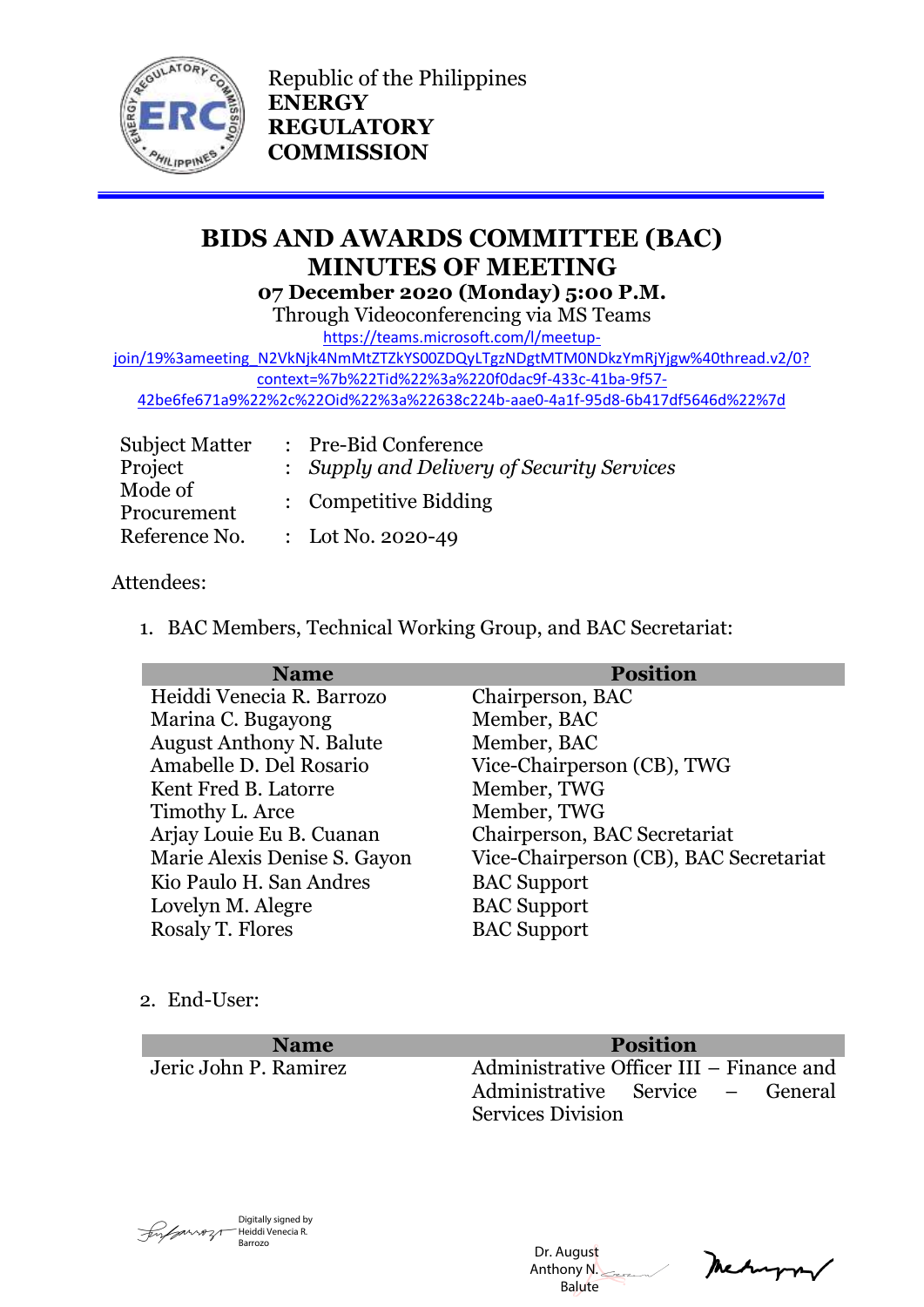3. Prospective Bidder:

**Name Company** Meliza Roque Right-8 Security Agency Inc.

# **I. Call to Order**

The Pre-Bid Conference for the *Procurement of Supply and Delivery of Security Services* with an Approved Budget for the Contract (ABC) of Thirteen Million One Hundred Forty-Five Thousand Pesos (PhP13,145,000.00), was called to order at eight minutes past five o'clock in the afternoon (05:08 P.M.) through videoconferencing via MS Teams, with BAC Chairperson Heiddi Venecia R. Barrozo as the presiding officer.

#### **II. Determination of Quorum**

The BAC Secretariat Chairperson, Atty. Arjay Louie Eu B. Cuanan, confirmed the presence of a quorum with the attendance of BAC Chairperson Barrozo, and BAC Members Dr. August Anthony N. Balute and Atty. Marina C. Bugayong.

After having established the required quorum, BAC Secretariat Chairperson Cuanan likewise acknowledged the presence of the Technical Working Group (TWG), BAC Secretariat and support staff, as well as the representative from the end-user and prospective bidder. Invitations to observe the Pre-Bid Conference were sent to Bishops-Businessmen's Conference for Human Development (BBC), Commission on Audit (COA), Philippine Chamber of Commerce and Industry (PCCI), and Transparency Accountability Network (TAN). However, none of the invited observers attended the pre-bid conference despite such notice.

#### **III. Proceedings**

The BAC Chairperson briefly went over the salient features of the Terms of Reference (TOR) of the project as shown on the screen such as the following: a) contract period; b) approved budget for the contract (ABC); c) scope of the project; d) minimum track record; e) obligations and responsibilities of the contractor; f) payment scheme; g) payment of benefits (SSS, Philhealth, ECC, etc.), and h) items 1.5, 1.6., and 2 of Section VII.

**Minutes of the Meeting: Pre-Bid Conference for the Procurement of Supply and Delivery of Security Services** *<sup>2</sup>*



 Dr. August Anthony N. Balute

metryon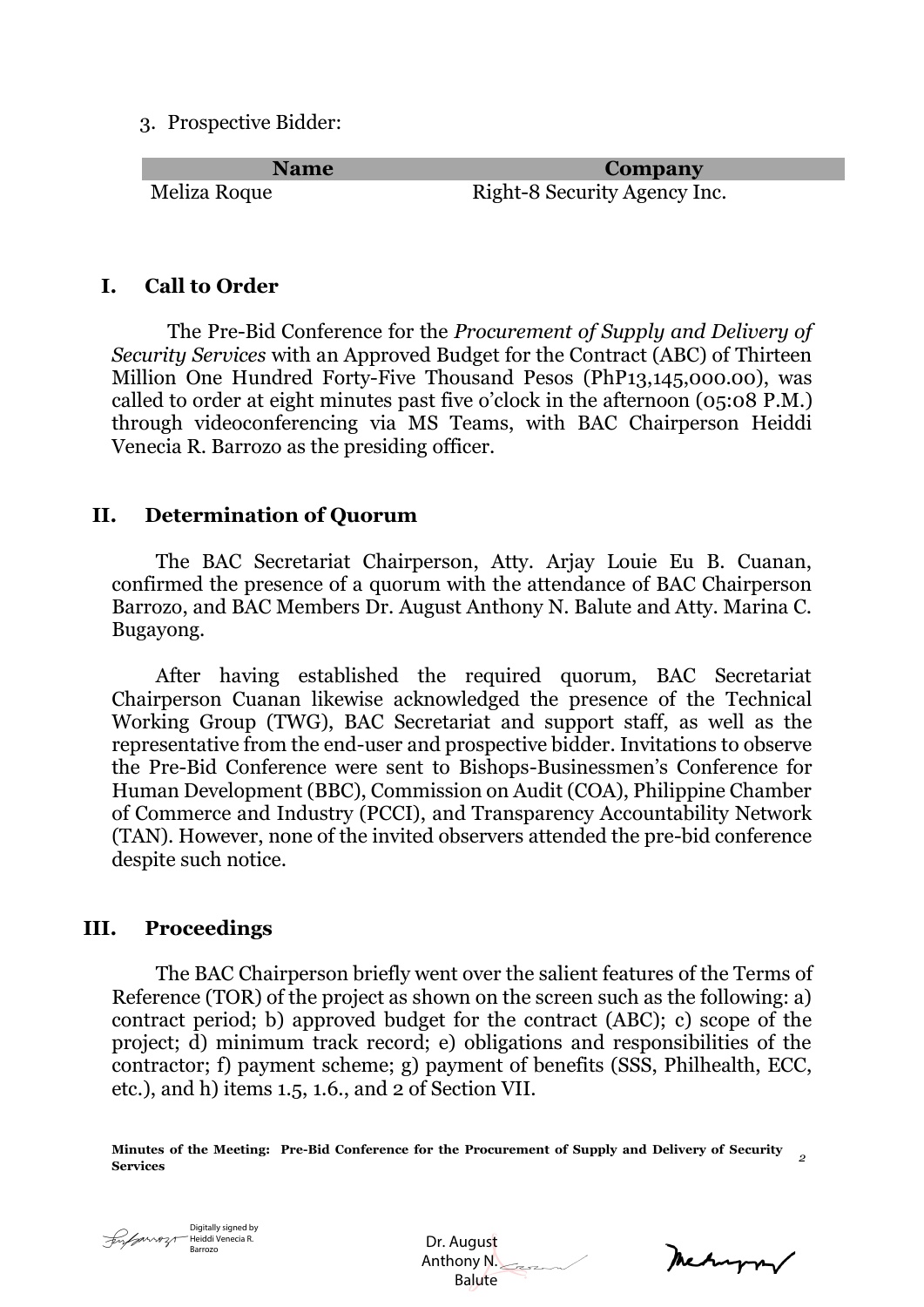# **IV. Question and Answers**

1. Ms. Meliza Roque from Right-8 Security Agency, Inc. manifested that it has no questions or clarifications.

Having no questions from the prospective bidder, the BAC Chairperson proceeded with some reminders and the timelines for the subject procurement.

The BAC Chairperson manifested that the subject procurement is an Early Procurement Activity (EPA) and that the ERC, being the procuring entity (PE), will award the project once the General Appropriations Act (GAA) is approved. Hence, as provided in the guidelines, the prospective bidders might be required to extend the period of their bid security.

The deadline for the manual submission of bids at the ERC Main Office is on 22 December 2020 at twelve in the afternoon (12:00 P.M.). The opening of bids is on the same day at three o'clock in the afternoon (3:00 P.M.). The deadline for submission of request for clarifications is on 11 December 2020.

The BAC Chairperson reminded the prospective bidder to bring the originals of the documents submitted during the opening of bids for comparison. She stressed the compliance with the 2004 Notarial Rules of Practice especially with the submission of proof of competent proof of identity; the format and language required and the documents that need to be submitted as indicated in the Checklist of Technical and Financial Documents. She also explained that since the GPPB actually removed the forms in their sixth  $(6<sup>th</sup>)$ edition of the PBD, the prospective bidders may use the previous bidding forms of the GPPB.

The BAC Secretariat Chairperson Cuanan manifested that one prospective bidder, Magnetrod Security Services, manifested its interest to join the scheduled pre-bid conference. However, due to conflict in the schedule, their representative will not be able to join and will just send a clarificatory email, if necessary.

*(The remainder of this page was intentionally left blank)*

**Minutes of the Meeting: Pre-Bid Conference for the Procurement of Supply and Delivery of Security Services** *<sup>3</sup>*

Digitally signed by Heiddi Venecia R. Fugurozo Barrozo

 Dr. August Anthony N. **Balute** 

Mehappy